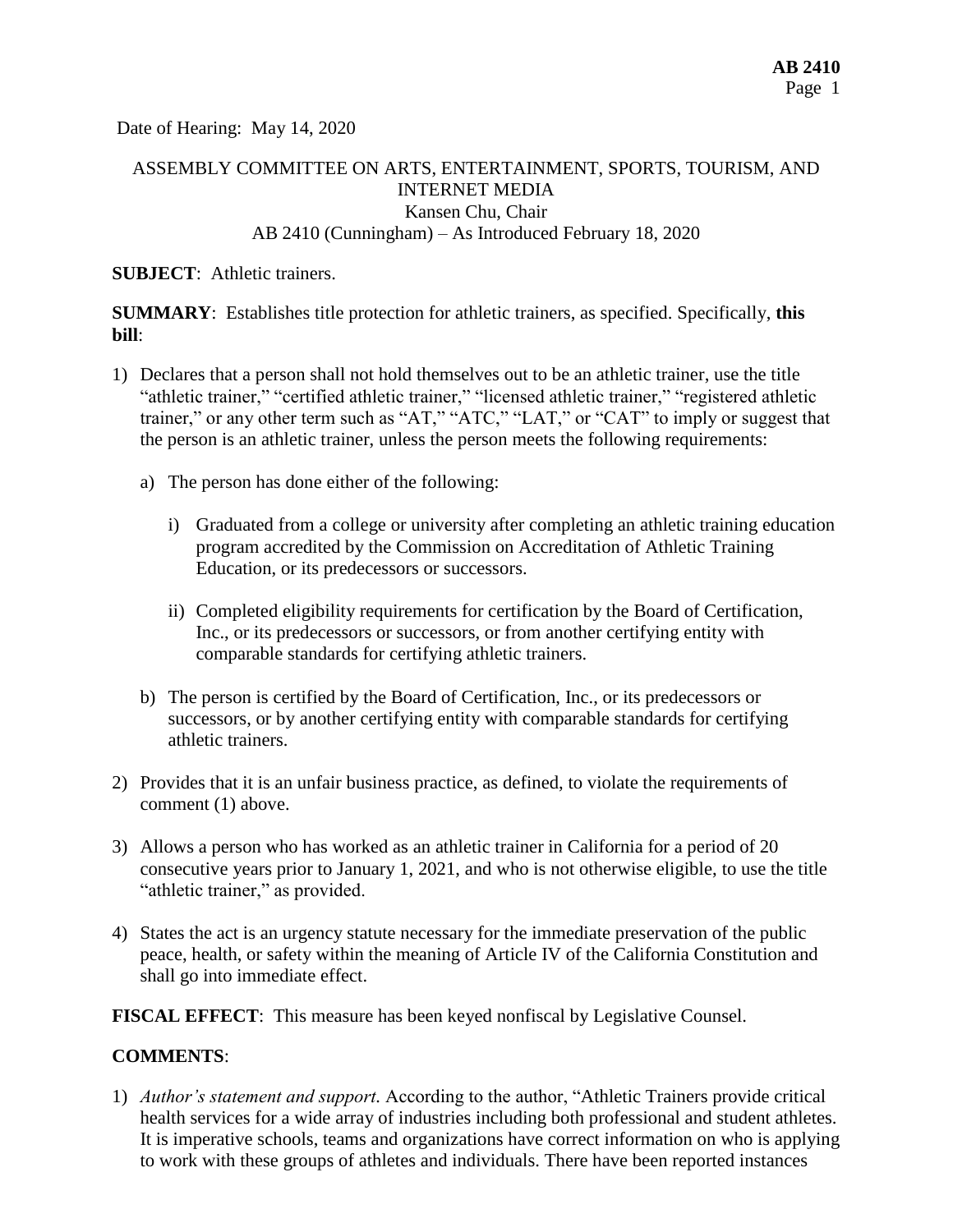where individuals are being employed as Athletic Trainers without having the proper certification.

AB 2410 seeks to alleviate this problem by giving title protection to individuals who have actually completed the necessary schooling and certification exams to be an Athletic Trainer. This information and legal protection will allow future employers to know that they are only hiring people who can skillfully and correctly administer the duties of an Athletic Trainer. It will protect our professional and student athletes."

The California Orthopedic Association add in their support of Assembly Bill 2410, "Orthopedic surgeons and other medical professionals may rely on Athletic Trainers to be the front lines to injury response, particularly in high school sports. In addition, "Some of our members work alongside Athletic Trainers in their practices. Athletic Trainers provide crucial support and patient care to orthopedic patients, particularly in the areas of sports medicine. Further professionalization of Athletic Trainers is good for patients."

Finally, the California Physical Therapy Association (CPTA) writes in support, "CPTA has had numerous concerns with other bills presented in the past on this subject, specifically those seeking a full-blown licensing scheme with an overly broad scope of practice, which we and others have consistently viewed as unnecessary and overly broad. The most oftrepeated argument in favor of a bill over the past 20 years is that anyone in California can call themselves an 'Athletic Trainer' or 'Certified Athletic Trainer' without having relevant or appropriate credentials. AB 2410 addresses this issue cleanly and directly, recognizing the national certification standard, which is appropriate, as it has long been considered the 'gold standard' for Athletic Trainers."

- 2) *Background*. This bill would establish a title protection for ATs who have been certified by the BOC, meaning that individuals who are not certified or exempted would be prohibited from holding themselves out as an AT.
	- a) *The Role of Title Protection*. This bill would provide BOC-certified ATs with title protection, while those non-certified individuals who advertise the use of the name AT would risk legal action—except for those individuals who meet the 20-year exemption.
	- b) *Board of Certification, Inc.* The Commission on Accreditation of Athletic Training Education (CAATE) is the national agency responsible for accrediting education institutions for athletic training. Currently, in California, over a dozen universities provide bachelor degree athletic training programs certified by CAATE. The BOC provides the certification examination, which is based on the CAATE educational principles, and the BOC is the only entity which provides athletic training certification and would be the sole provider of the certification examination in California. Certification is voluntary and this bill would not require certification in California nor would non-certified individuals be subject to regulatory discipline for practicing the profession.
	- c) *Title Act vs. Practice Act aka License*. There is an important distinction between regulations which require licensure and those which protect a professional title. Statutes regulating professions in California generally fall into two categories: a "practice act" or a "title act." A "practice act" regulates the duties, responsibilities and scope of practice that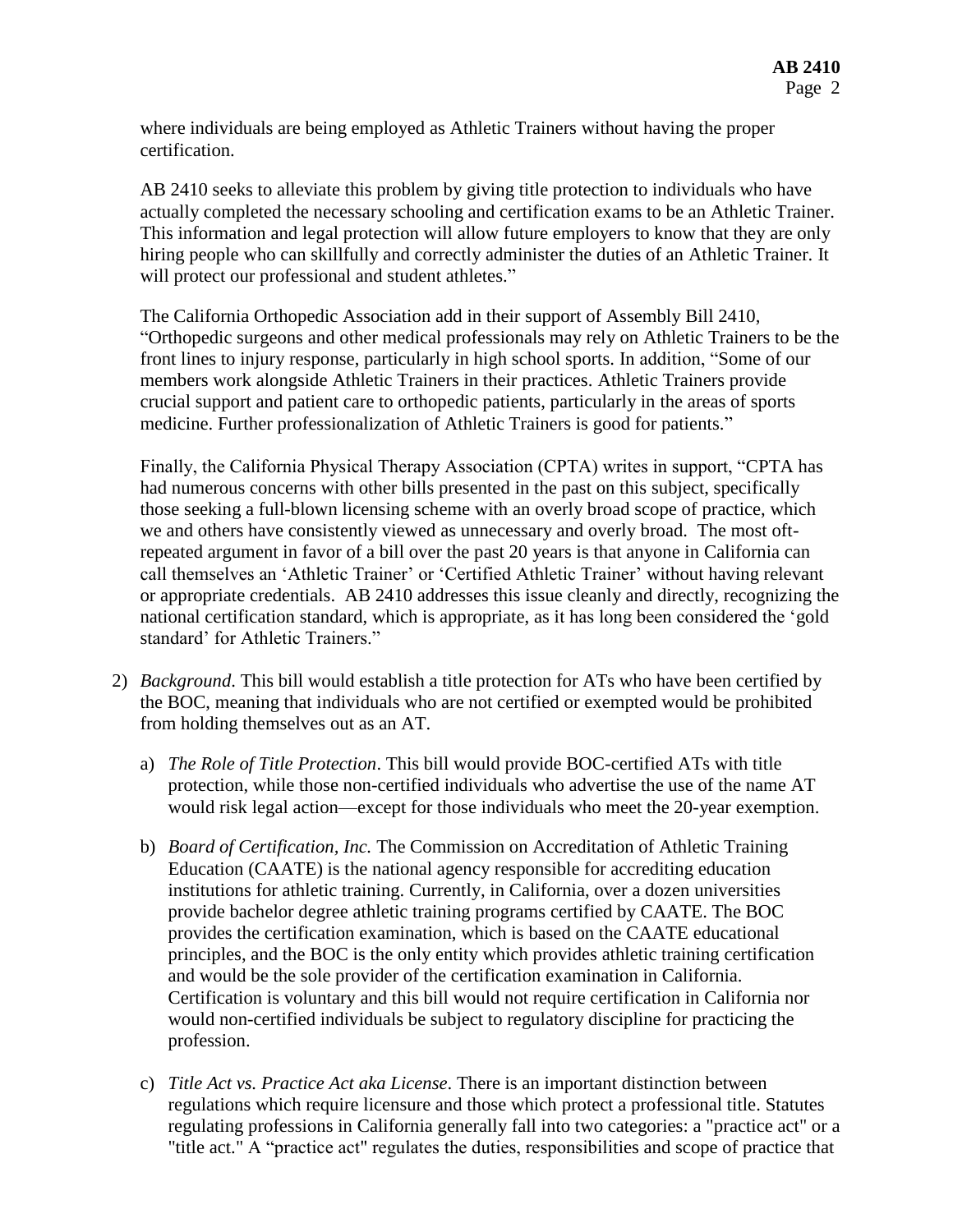a licensee can perform upon meeting specific educational, experiential or training requirements. A "title act" simply regulates the use of the title an individual may use in practice. In order to be permitted to use a title, a state may require proof that an individual has a certain level of experience or education relevant to the particular title being regulated. Title protection is generally intended to be a means of market differentiation whereas a "practice act" would literally prohibit individuals from engaging in the practice regardless of how it is described. This bill would allow individuals to continue to practice athletic training in California, but they would not be permitted to call themselves "ATs" or use the title "AT" or "CAT."

3) *California is the only state in our United States not regulating Athletic Trainers*. As this committee was informed and the analysis reflected last year in consideration of AB 1592 (Bonta), a measure which would have provided an alternate form of regulation for ATs. "Athletic trainers are health care professionals who are often charged with managing serious medical conditions such as concussions, heat illness, sudden cardiac arrest as well as a myriad of musculoskeletal issues like dislocations and fractures. Athletic trainers are required to complete an accredited athletic training education program at a college or university that culminates in at least a bachelor's degree in athletic training and achieve national athletic training certification through the Board of Certification, Inc…California is the only state that does not regulate the profession of athletic training. Currently anyone can call themselves an athletic trainer, regardless of whether they have any education or are nationally certified. A recent CIF survey of athletic directors with an approximately 90% response rate, and other verification indicate that there are at least 150 high schools currently employing an unqualified, non-certified individual who is practicing as an athletic trainer without the requisite education and training. This means hundreds of thousands of young athletes are unknowingly exposed to unqualified individuals purporting to be a health care professional and are managing injuries and conditions and giving medical advice to vulnerable athletes and their parents.

In California, because there is no entity that regulates athletic trainers, there is no accurate, systemic way for the public to report evidence of harm against athletic trainers or those posing as athletic trainers, and have those reports investigated or even tracked. There is mostly only anecdotal evidence. In the last two years, the CATA has fielded 80 complaints broken down as follows:

- Non-BOC certified person employed/volunteering as an Athletic Trainer 50
- Unsupervised athletic training students 15
- Harm to Patient  $-8$
- Licensed health-care professional claiming to be an Athletic Trainer  $-6$
- Other (violation of patient privacy via social media)  $-1$

The Committee Analysis also noted that "Currently athletic trainers practice in a legal grey area. Employers of athletic trainers in sectors such as education, healthcare, professional sports and industry are concerned that there is no state sanctioned scope of practice to delineate what athletic trainers can and cannot do. In health care settings, athletic trainers are often the only professionals these employers hire that aren't regulated. This creates a lack of uncertainty that increases the employers' risk of liability. Athletic trainers in some settings, especially in collegiate and professional sports and performing arts, are required to travel outside of the state as part of their job. In an increasing number of states, when an athletic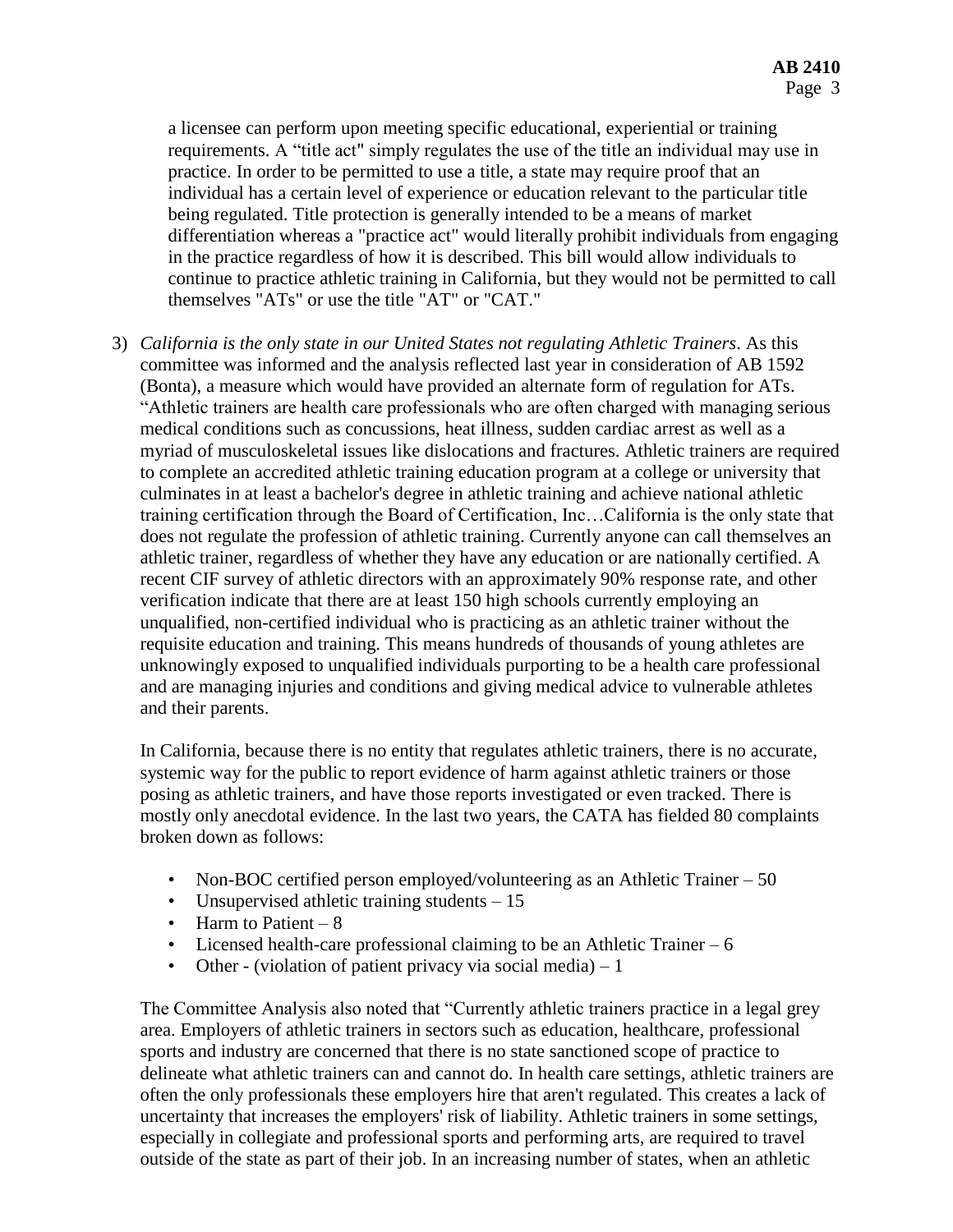trainer travels with their team or group and is performing his/her duties, they are practicing outside of that state's law solely because they aren't regulated. This puts employers in the untenable situation of having to choose between continuing to use their athletic trainer and increasing their liability or having to contract an athletic trainer who is regulated in that state to provide care but is unfamiliar with their athletes or performers and management and is unable to provide any continuum of care."

- 4) *Recognition of the profession of Athletic Trainer by other States*. Athletic trainers have some form of regulatory recognition in every state but California. 45 states (Alabama, Alaska, Arizona, Arkansas, Colorado, Connecticut, Delaware, Florida, Georgia, Idaho, Illinois, Indiana, Iowa, Kansas, Kentucky, Louisiana, Maine, Maryland, Massachusetts, Michigan, Minnesota, Mississippi, Missouri, Montana, Nebraska, Nevada, New Hampshire, New Jersey, New Mexico, North Carolina, North Dakota, Ohio, Oklahoma, Pennsylvania, Rhode Island, South Dakota, Tennessee, Texas, Utah, Vermont, Virginia, Washington, West Virginia, Wisconsin and Wyoming license athletic trainers, requiring that individuals graduate from a bachelor's degree program accredited by Commission on Accreditation of Athletic Training Education (CAATE), pass the comprehensive test administered by BOC, and meet ongoing educational requirements in order to stay licensed. These states provide that it is illegal to practice as an athletic trainer without obtaining a license. Only 2 states, Oregon and Hawaii require registration whereby an individual submits information (name, address, qualifications) in order to practice as an athletic trainer. Two states (New York and South Carolina) have a certification/title protection model under which an individual meets predetermined standards to be able to use the title of athletic trainer and where uncertified individuals can perform athletic trainer duties but cannot use the title of AT.
- 5) *Sunrise process and further explanation of athletic training*. As noted above and below, the regulation of athletic trainers has come before this committee and the Legislature numerous times. The following is taken from the excellent Senate Business and Professions analysis of AB 3110 (Mullin) of 2018, which also aspired to regulate athletic trainers.

The Legislature uses a "Sunrise Model" for the purpose of assessing requests for new or increased occupational regulation, including the creation of any new licensing scheme or licensing entity within the DCA. Pursuant to the Government Code Sections 91488 et. seq. provisions and the Rules of this Committee, the CATA submitted a completed "Sunrise Regulatory Request Questionnaire" (Sunrise Questionnaire) in November, 2017 in support of its proposal for licensure (at the time, a bill proposing licensure was moving through the Legislative process).

According to information contained in the sunrise questionnaire, athletic training is listed by the American Medical Association, Health Resources Services Administration, the Department of Health and Human Services, and Centers for Medicare and Medicaid Services as an allied health profession. Athletic trainers work in collaboration with a physician and their education is predicated upon a formalized relationship with a physician, working under established guidelines. According to the sunrise questionnaire, athletic trainers evaluate injuries and determine a patient's disposition, respond to emergencies and make "split second decisions" regarding the management of an injury as well as making decisions regarding the course of rehabilitation. Athletic trainers also make "immediate decisions regarding serious conditions such as concussion, spinal cord injury, heat illness and sudden cardiac arrest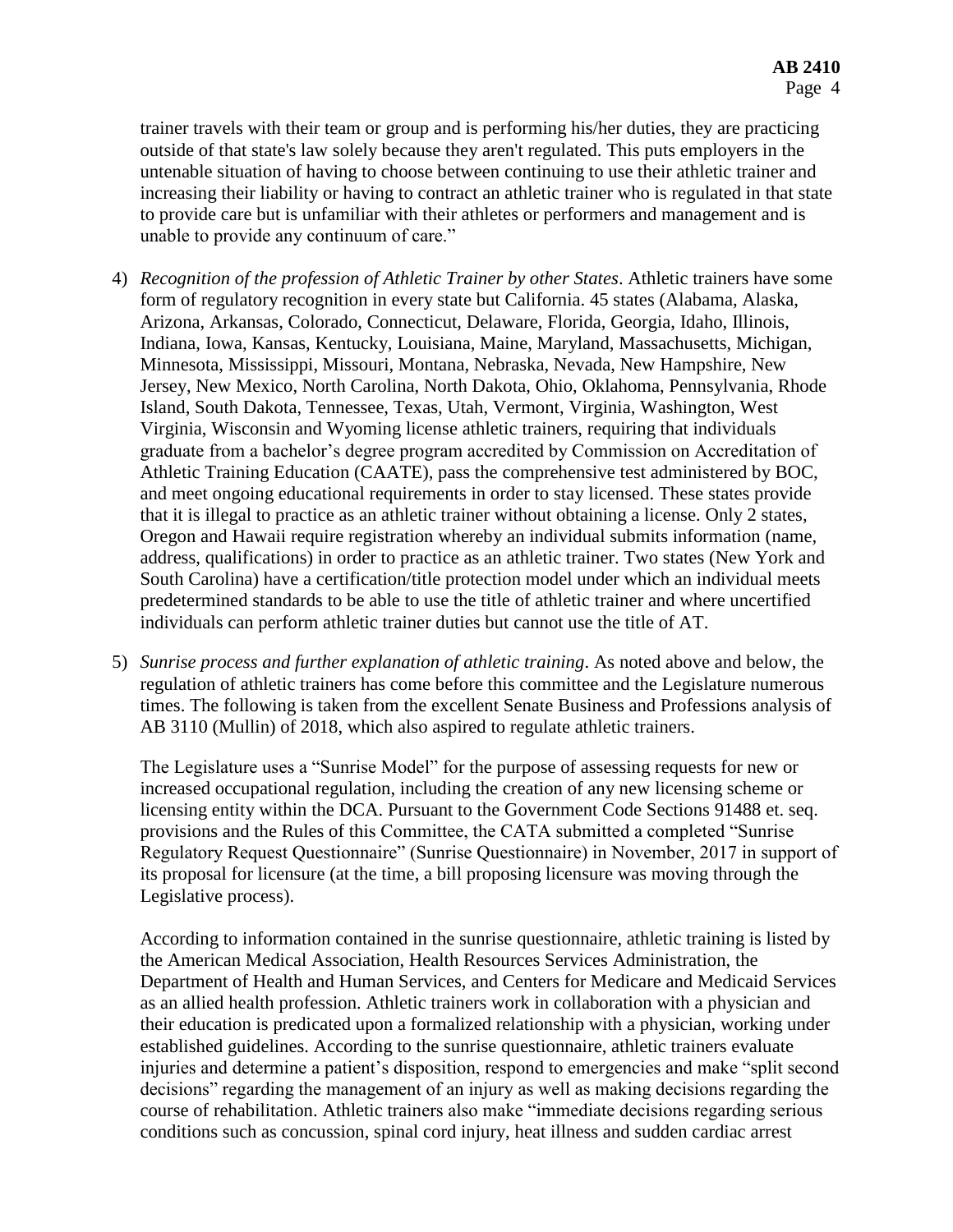without the intervention or advice of other health care professionals" in situations where an incorrect decision could lead to a catastrophic or fatal outcome.

An individual can become an athletic trainer by graduating with a minimum of a bachelor's degree from an accredited athletic training education program and by passing a national certification examination offered by Board of Certification, Inc. (BOC). According to the sunrise questionnaire, 70 percent of athletic trainers practicing today hold a master's degree or higher. Athletic trainers, like other health care professionals, take science based courses in anatomy, physiology, chemistry and physics and must understand all systems of the body and their normal and pathological functions, including biochemical functions. Athletic training education also includes didactic instruction and clinical training in risk management and injury prevention, orthopedic clinical assessment and diagnosis, medical conditions and disabilities, acute care of injuries and illness, therapeutic modalities and conditioning and rehabilitative exercise, psychosocial intervention and referral, nutritional aspects of injuries and illness, health care administration and professional development.

The questionnaire highlights that according to the U.S. Department of Labor, athletic trainers are classified as "learned professionals." In the Code of Regulations under FLSA Section 213 exemption provision, athletic trainers have advanced and specialized knowledge through academic instruction which puts the athletic training profession in the same classification as professions of law, medicine, theology, accounting, actuarial computation, engineering, and architecture, most of which require state licensure and codes of professional ethics to practice. Athletic trainers are assigned National Provider Identifier (NPI) numbers like other health care professionals. According to the sunrise questionnaire, Department of Labor's classification of certified athletic trainers as learned professionals "is significant because it affirms that athletic trainers have 'advanced knowledge . . . in a field of science or learning . . . customarily acquired by prolonged course of specialized knowledge through academic instruction', as outlined in 29 C.F.R.  $\S$  541.301(a)–(d).

According to the sunrise questionnaire, currently there are over 3,300 BOC-certified individuals who would qualify for the practices and registration outlined in this bill, who are using the titles this bill would protect. The questionnaire also highlights that the United States Department of Labor, Bureau of Labor Statistics states in the 2016-17 edition of the *Occupational Outlook Handboo*k "Employment of athletic trainers is projected to grow 21 percent from 2014 to 2024, much faster than the average for all occupations. As people become more aware of sports-related injuries at a young age, demand for athletic trainers is expected to increase." According to the questionnaire, citing data provided by the California Interscholastic Federation, over 151 such individuals are currently practicing and/or holding themselves out to be an athletic trainer in secondary schools without the requisite education and qualifications. Included among the individuals who purport to practice athletic training in California secondary schools are administrators, custodians, teachers, coaches, etc.

According to the BOC, approximately 60 percent of certified athletic trainers in California work with athletes in an educational or specific professional setting. Over a third of clinically practicing athletic trainers in California (35 percent) work with in a non-traditional setting with physically active people or "non-athletes." This is consistent with the national average of over 36 percent of athletic trainers who work with "non-athletes."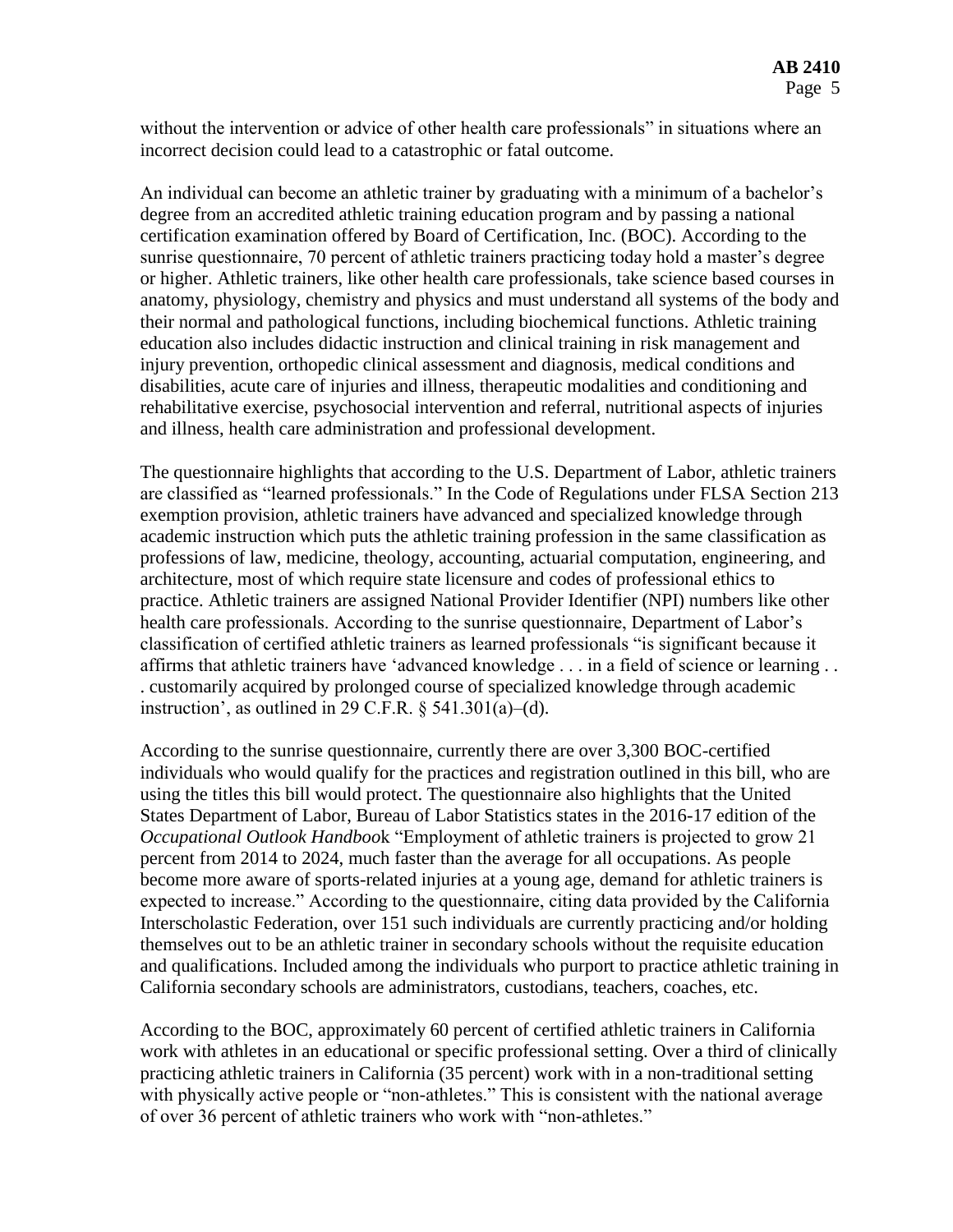Athletic trainers serve a wide variety of consumers who have sustained injuries or have other medical conditions exacerbated by participation in physical activity. This includes individuals across the lifespan, from young adolescent athletes to adults injured on the job to geriatric individuals post joint replacement procedures. Athletic trainers are typically employed by organizations such as professional sports teams, colleges and universities, high schools, out-patient rehabilitation clinics, hospitals, industry/ corporations, performing arts groups, physicians, the military, and health clubs. In the course of their employment, athletic trainers serve individual consumers associated with these organizations and/or employers.

Clients typically access athletic training practitioners directly. For example, an injured athlete, soldier, police officer or assembly line worker will be directed by a supervisor or "self-refer" to the institution's athletic trainer for services such as injury prevention, evaluation, treatment, or rehabilitation. In cases of acute injury, the athletic trainer responds to the patient when notified of the injury. These are not referrals in the traditional sense, as no other health care professional is involved. This differs from "direct access" as athletic trainers are required to work under the direction of a physician and will collaborate with them on patient care.

Other health care practitioners may refer patients to athletic trainers for services. Physicians and physical therapists refer their patients to athletic trainers for rehabilitation programs and/or return to activity progression. Athletic training is not a stand-alone profession as certified athletic trainers work under the direction of and in collaboration with physicians. The sunrise questionnaire notes that athletic trainers are responsible for making a myriad of medical decisions, including life or death decisions regarding acute injuries and conditions in the course of their duties. As they are often the only health care provider present in the crucial minutes that will make the difference between survival or a tragic outcome, they must use sound clinical decision making skills and the entirety of their knowledge and training. They also make regular decisions regarding return to activity, referral and treatment. Over the last 2 and a half years, the CATA has received 93 complaints from the public regarding actions by both certified and non-certified individuals practicing athletic training, including, as the questionnaire notes, "harm to the public with patients asking the association to initiate disciplinary action against athletic trainers."

The sunrise document also highlights the potential harm to young athletes who receive services from "unqualified and non-certified individuals" holding themselves out as athletic trainers. This includes giving medical advice to parents who incorrectly assume that the "athletic trainer" their school has hired is qualified to give such advice. Hundreds of thousands of student athletes come in contact with these individuals and unfortunately, albeit predictably, there are hundreds of documented cases of harm resulting to athletes under the care of these unqualified individuals. According to the questionnaire, citing data from the US Department of Labor Division of Practitioner Data Banks, a voluntary repository of malpractice claims in 2000- 2014 indicated that there were cases of athletic trainers successfully sued for "failure to diagnose" or "failure/delay in hospital admission" that resulted in "significant permanent injury" or "major temporary injury." The questionnaire notes that in addition to malpractice claims there are documented cases of sexual misconduct by practitioners, including rape, child abuse and inappropriate sexual contact with patients. Information in the sunrise questionnaire from the US Department of Labor Division of Practitioner Data Banks noted 590 reports of sanctions to athletic trainers between 2000 and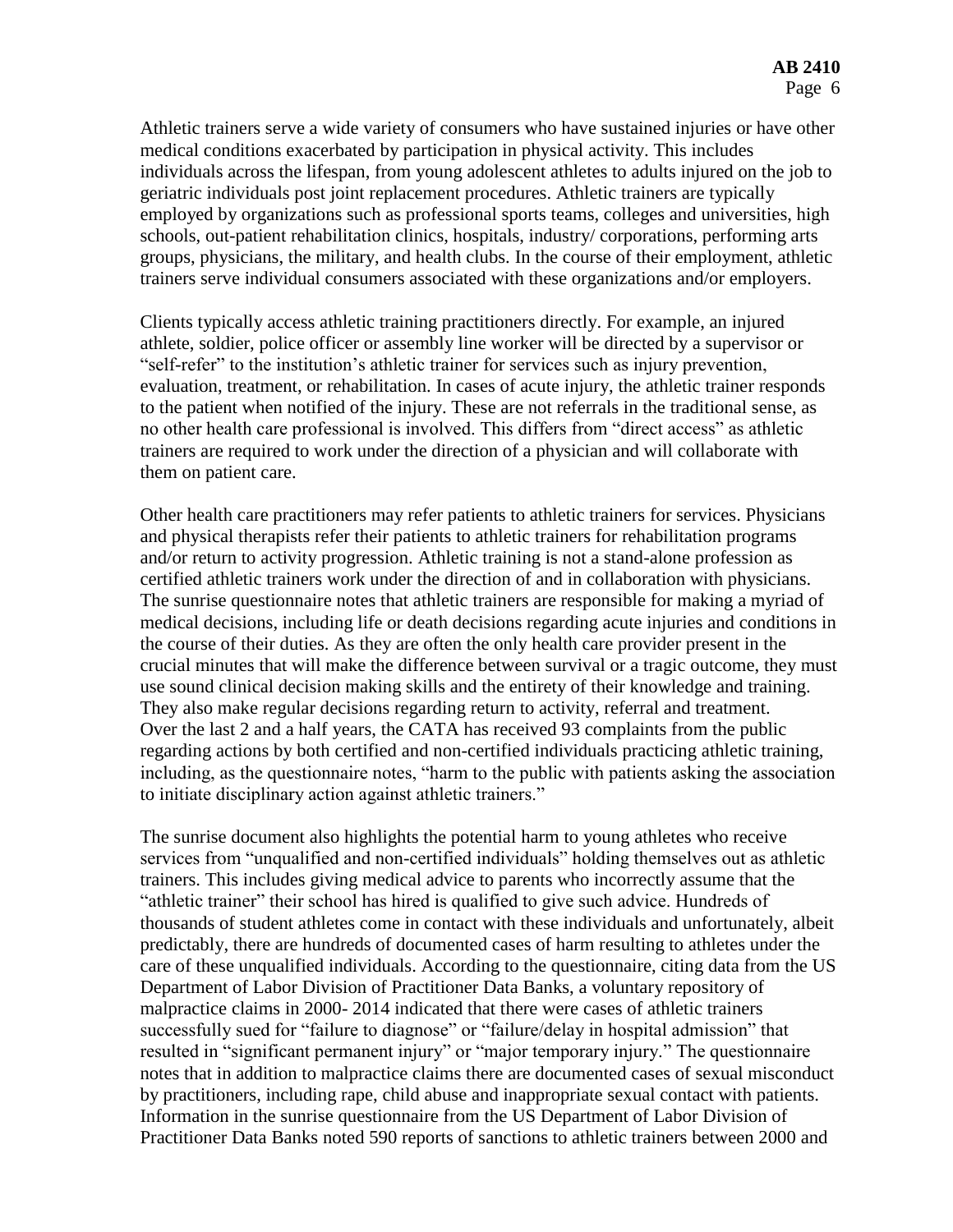2014, including sanctions for incompetent practice/harm, practicing beyond the scope of practice and sexual misconduct.

The BOC has documented cases and reports of athletic trainers practicing incompetently or unethically in California. Since 2014, the BOC has closed close to 1,831 cases nationally, including 178 disciplinary cases against athletic trainers with a California address. The causes of disciplinary action in the California cases range from recertification violations and practicing without a license in other states to sexual misconduct/criminal convictions. Currently there are 9 athletic trainers residing in California who have had their BOC certification suspended, but there is no way the BOC can determine if they are still practicing in California. Of note, the BOC has limited ability to investigate complaints against certified practitioners and no statutory authority to limit practice of offenders. In addition, the BOC has no authority to investigate or discipline non-certified individuals posing as athletic trainers.

As all states that regulate athletic training are mandated to report their disciplinary actions and malpractice settlements, the sunrise questionnaire notes that without a regulatory board in California there is no mechanism for consumers and employers to ensure athlete trainers coming in from other states to practice have not been sanctioned and more importantly there is no mechanism for California consumers to report harm. Cases exist where athletic trainers from other states have had their licenses revoked and came to California because they were able to continue practicing despite disciplinary action they faced.

6) *Originally a Double-referral:* Under normal circumstances, should this bill pass out of this committee, it would be re-referred to the Assembly Committee on Business and Professions. Due to the truncated Covid 19 session, this will be the only policy hearing on the Assembly side, but both committees have cooperated to assure all issues have been reviewed.

*The Assembly Committee on Business and Professions offers the author an amendment for clarification to California Youth Football Act (Act)*. AB 1 (Cooper), Chapter 158, Statutes of 2019, established the California Youth Football Act. The Act establishes various minimum safety requirements for youth football organizations that will go into effect January 1, 2021. Among the safety requirements is that a "minimum of one state-licensed emergency medical technician, paramedic, or higher-level licensed medical professional shall be present during all preseason, regular season, and postseason games" for purposes of removing athletes from the field due to injuries (Health and Safety Code sec. 124241(h)).

Because athletic trainers are not currently licensed as defined under the Act, they will be excluded from fulfilling that requirement when the Act goes into effect January 1, 2021. This bill would establish certification and title protection for athletic trainers, but not a license. As a result, the author may wish to amend this bill to include a conforming change to the Act to include athletic trainers who meet the certification requirements under this bill.

HSC 124241. (h) **(1)** A minimum of one state-licensed emergency medical technician, paramedic, or higher-level licensed medical professional shall be present during all preseason, regular season, and postseason games. The emergency medical technician, paramedic, or higher-level licensed medical professional shall have the authority to evaluate and remove any youth tackle football participant from the game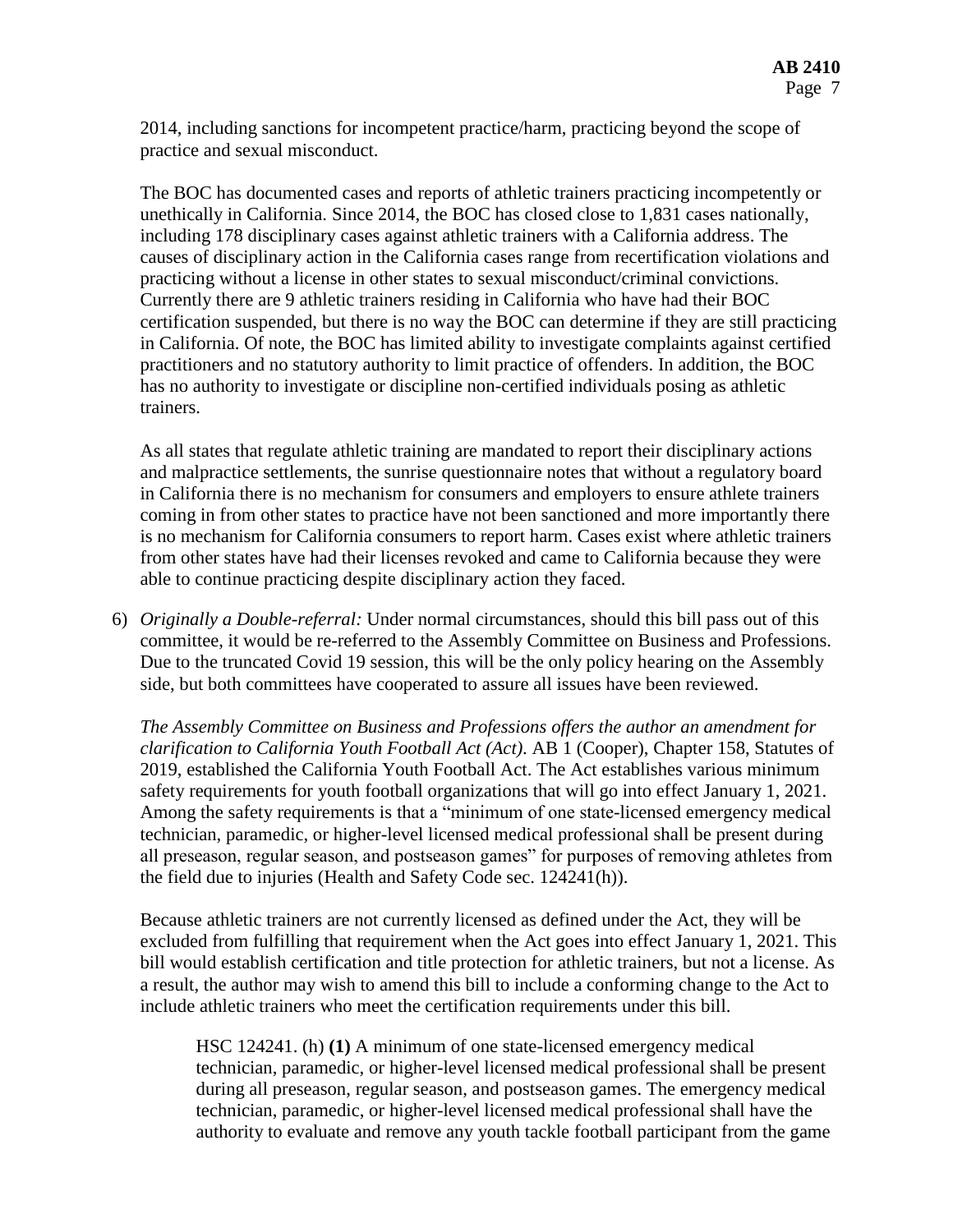who exhibits an injury, including, but not necessarily limited to, symptoms of a concussion or other head injury.

**(2) For purposes of this subdivision, "higher-level licensed medical professional" includes an athletic trainer who meets the requirements under Chapter 2.6 of Division 8 of the Business and Professions Code.** 

## *7) Prior and related legislation.*

- a) AB 1665 (Bonta), of 2019, is a gut and amend in the Senate of a measure which was originally approved by the Assembly as an Assemblymember Chau vehicle to protect children's digital privacy. The current language is substantially similar to AB 1592 (below), and would enact, until January 1, 2028, the Athletic Training Practice Act for the purpose of licensing persons engaged in the profession of Athletic Trainer. (Status: Currently pending before the Senate Business and Professions Committee)
- b) AB 1592 (Bonta), of 2019, would have enacted, until January 1, 2028, the Athletic Training Practice Act for the purpose of licensing persons engaged in the profession of Athletic Trainer. (Status: Held in Senate Business and Professions Committee)
- c) AB 3110 (Mullin), of 2018, would have established a registration program under a new Athletic Training Board (Board) within the Department of Consumer Affairs (DCA) and prohibited a person from practicing athletic training, as defined, or holding himself or herself out as an athletic trainer, unless they are registered with the Board. (Status: Held in the Senate Appropriations Committee.)
- d) AB 1510 (Dababneh), of 2017, would have established a registration program under a new Athletic Training Board (Board) within the Department of Consumer Affairs (DCA) and prohibited a person from practicing athletic training, as defined, or holding himself or herself out as an athletic trainer, unless they are registered with the Board. (Status: Held in Assembly Business and Professions Committee for procedural reasons.)
- e) AB 161 (Chau) of 2015 would have established certification and training requirements for athletic trainers and prohibit individuals from calling themselves athletic trainers unless they meet those requirements. (Status: The bill was vetoed by Governor Brown.)
- f) AB 1890 (Chau) of 2014 was substantially similar to AB 161. (Status: The bill was vetoed by Governor Brown.)
- g) AB 864 (Skinner) of 2013 would have established the licensure and regulation of athletic trainers through the creation of an Athletic Trainer Licensing Committee under the Physical Therapy Board of California. (Status: The bill was held in the Assembly Committee on Appropriations.)
- h) SB 1273 (Lowenthal) of 2012 was substantially similar to AB 864. (Status: The bill failed passage in Senate Business and Professions Committee.)
- i) AB 374 (Hayashi) of 2011 as introduced would have established the Athletic Trainer Licensing Committee within the Medical Board of California to license and regulate